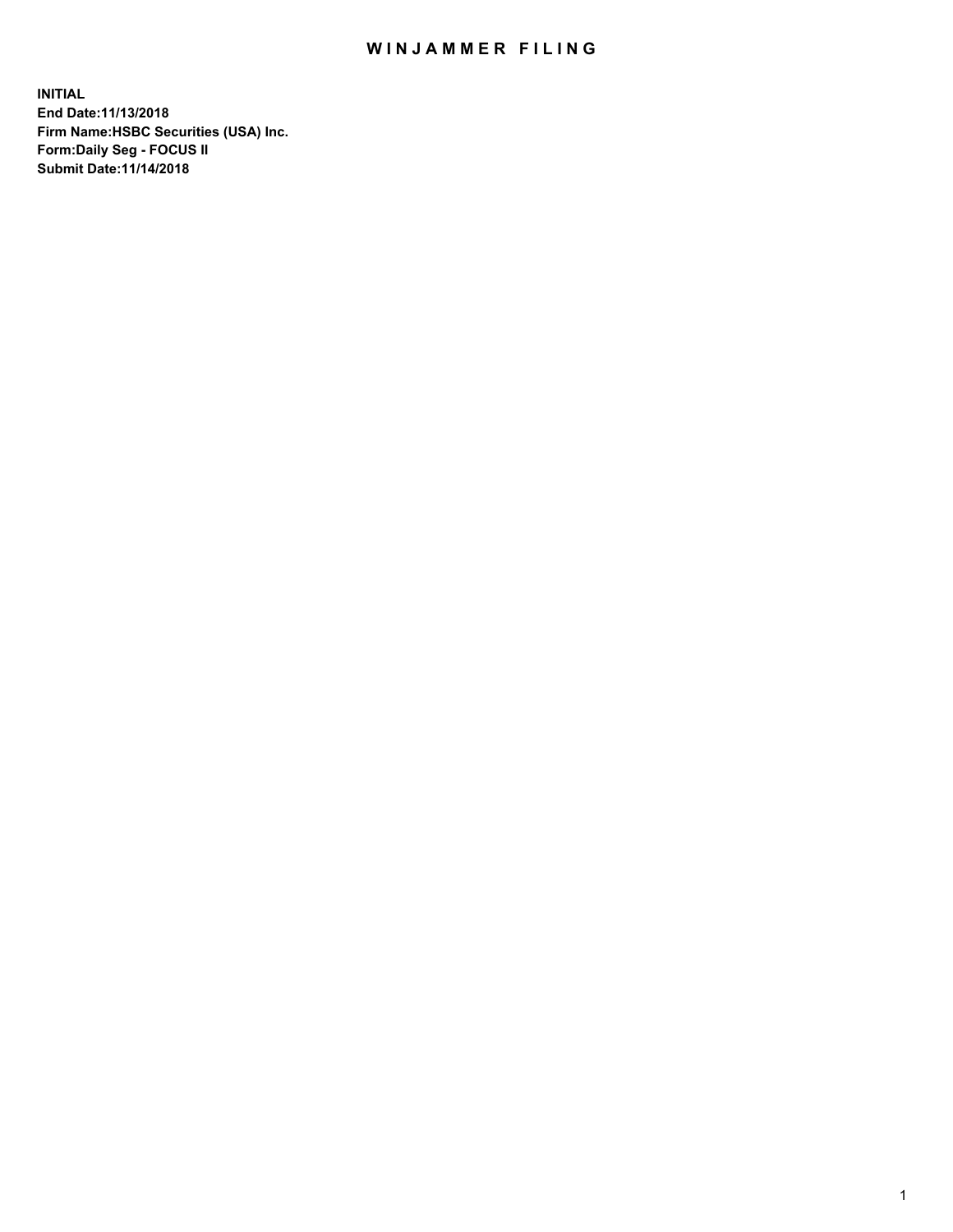**INITIAL End Date:11/13/2018 Firm Name:HSBC Securities (USA) Inc. Form:Daily Seg - FOCUS II Submit Date:11/14/2018 Daily Segregation - Cover Page**

| Name of Company                                                                                                                                                                                                                                                                                                                | <b>HSBC Securities (USA) Inc.</b>                                          |
|--------------------------------------------------------------------------------------------------------------------------------------------------------------------------------------------------------------------------------------------------------------------------------------------------------------------------------|----------------------------------------------------------------------------|
| <b>Contact Name</b>                                                                                                                                                                                                                                                                                                            | <b>Michael Vacca</b>                                                       |
| <b>Contact Phone Number</b>                                                                                                                                                                                                                                                                                                    | 212-525-7951                                                               |
| <b>Contact Email Address</b>                                                                                                                                                                                                                                                                                                   | michael.vacca@us.hsbc.com                                                  |
| FCM's Customer Segregated Funds Residual Interest Target (choose one):<br>a. Minimum dollar amount: : or<br>b. Minimum percentage of customer segregated funds required:% ; or<br>c. Dollar amount range between: and; or<br>d. Percentage range of customer segregated funds required between:% and%.                         | 109,000,000<br>$\overline{\mathbf{0}}$<br>0 <sub>0</sub><br>0 <sub>0</sub> |
| FCM's Customer Secured Amount Funds Residual Interest Target (choose one):<br>a. Minimum dollar amount: ; or<br>b. Minimum percentage of customer secured funds required:%; or<br>c. Dollar amount range between: and; or<br>d. Percentage range of customer secured funds required between:% and%.                            | 25,000,000<br><u>0</u><br>0 <sub>0</sub><br>00                             |
| FCM's Cleared Swaps Customer Collateral Residual Interest Target (choose one):<br>a. Minimum dollar amount: ; or<br>b. Minimum percentage of cleared swaps customer collateral required:% ; or<br>c. Dollar amount range between: and; or<br>d. Percentage range of cleared swaps customer collateral required between:% and%. | 100,000,000<br><u>0</u><br>00<br>0 <sub>0</sub>                            |

Attach supporting documents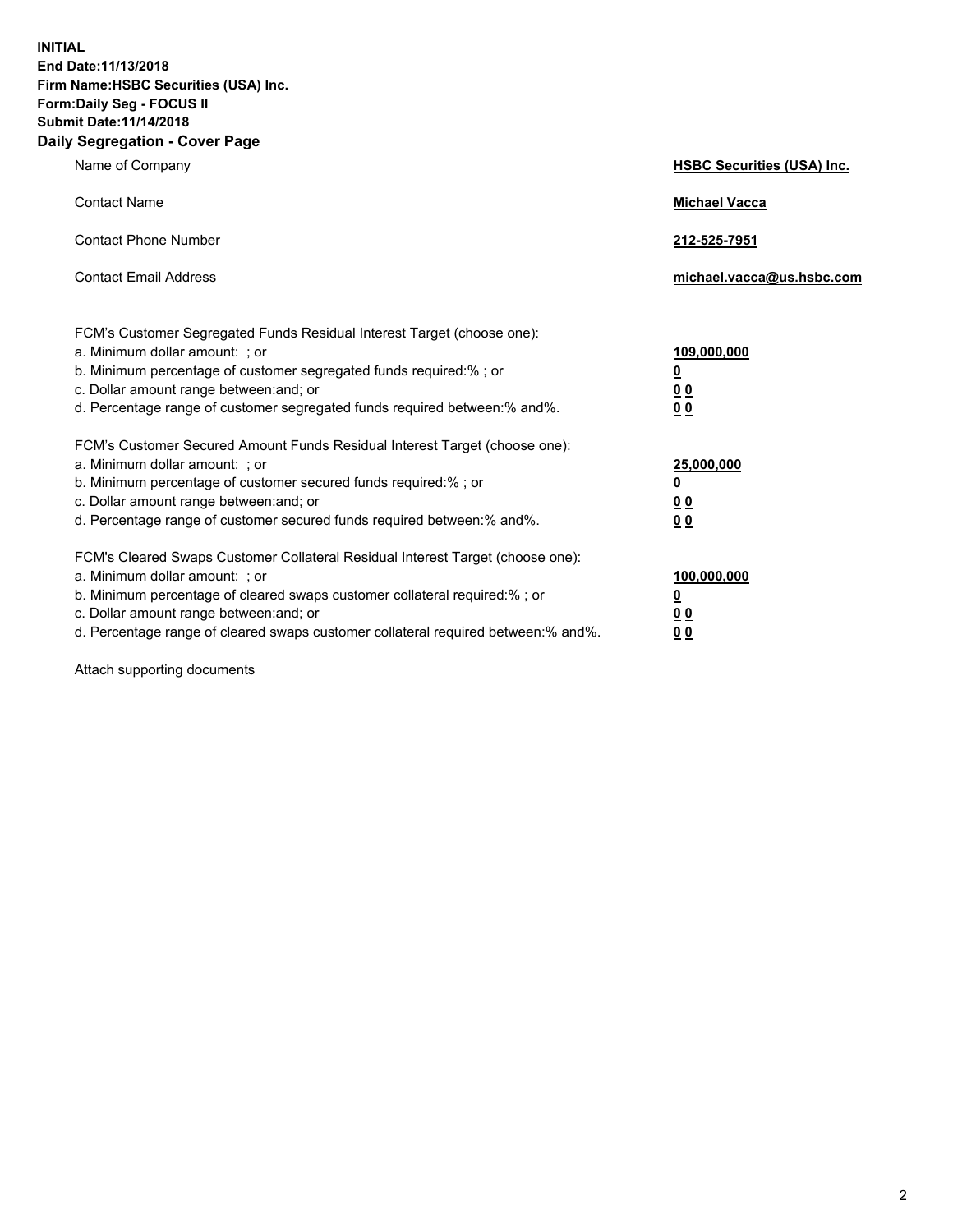**INITIAL End Date:11/13/2018 Firm Name:HSBC Securities (USA) Inc. Form:Daily Seg - FOCUS II Submit Date:11/14/2018 Daily Segregation - Secured Amounts** Foreign Futures and Foreign Options Secured Amounts Amount required to be set aside pursuant to law, rule or regulation of a foreign government or a rule of a self-regulatory organization authorized thereunder 1. Net ledger balance - Foreign Futures and Foreign Option Trading - All Customers A. Cash **23,544,553** [7315] B. Securities (at market) **63,352,094** [7317]

- 2. Net unrealized profit (loss) in open futures contracts traded on a foreign board of trade **47,527,283** [7325]
- 3. Exchange traded options
	- a. Market value of open option contracts purchased on a foreign board of trade **0** [7335]

**0** [7305]

**134,475,134** [7355]

**134,475,134** [7360]

**35,281,221** [7380]

- b. Market value of open contracts granted (sold) on a foreign board of trade **0** [7337]
- 4. Net equity (deficit) (add lines 1. 2. and 3.) **134,423,930** [7345]
- 5. Account liquidating to a deficit and account with a debit balances gross amount **496,002** [7351] Less: amount offset by customer owned securities **-444,798** [7352] **51,204** [7354]
- 6. Amount required to be set aside as the secured amount Net Liquidating Equity Method (add lines 4 and 5)
- 7. Greater of amount required to be set aside pursuant to foreign jurisdiction (above) or line 6.

## FUNDS DEPOSITED IN SEPARATE REGULATION 30.7 ACCOUNTS

- 1. Cash in banks
	- A. Banks located in the United States **60,423,713** [7500]
	- B. Other banks qualified under Regulation 30.7 **0** [7520] **60,423,713** [7530]
- 2. Securities
	- A. In safekeeping with banks located in the United States **27,016,399** [7540]
	- B. In safekeeping with other banks qualified under Regulation 30.7 **9,959** [7560] **27,026,358** [7570]
- 3. Equities with registered futures commission merchants
	- A. Cash **0** [7580]
	- B. Securities **0** [7590]
	- C. Unrealized gain (loss) on open futures contracts **0** [7600]
	- D. Value of long option contracts **0** [7610]
	- E. Value of short option contracts **0** [7615] **0** [7620]
- 4. Amounts held by clearing organizations of foreign boards of trade
	- A. Cash **0** [7640]
	- B. Securities **0** [7650]
	- C. Amount due to (from) clearing organization daily variation **0** [7660]
	- D. Value of long option contracts **0** [7670]
	- E. Value of short option contracts **0** [7675] **0** [7680]
- 5. Amounts held by members of foreign boards of trade
	- A. Cash **-1,556,693** [7700]
	- B. Securities **36,335,694** [7710]
	- C. Unrealized gain (loss) on open futures contracts **47,527,283** [7720]
	- D. Value of long option contracts **0** [7730]
	- E. Value of short option contracts **0** [7735] **82,306,284** [7740]
- 6. Amounts with other depositories designated by a foreign board of trade **0** [7760]
- 7. Segregated funds on hand **0** [7765]
- 8. Total funds in separate section 30.7 accounts **169,756,355** [7770]
- 9. Excess (deficiency) Set Aside for Secured Amount (subtract line 7 Secured Statement Page 1 from Line 8)
- 10. Management Target Amount for Excess funds in separate section 30.7 accounts **25,000,000** [7780]
- 11. Excess (deficiency) funds in separate 30.7 accounts over (under) Management Target **10,281,221** [7785]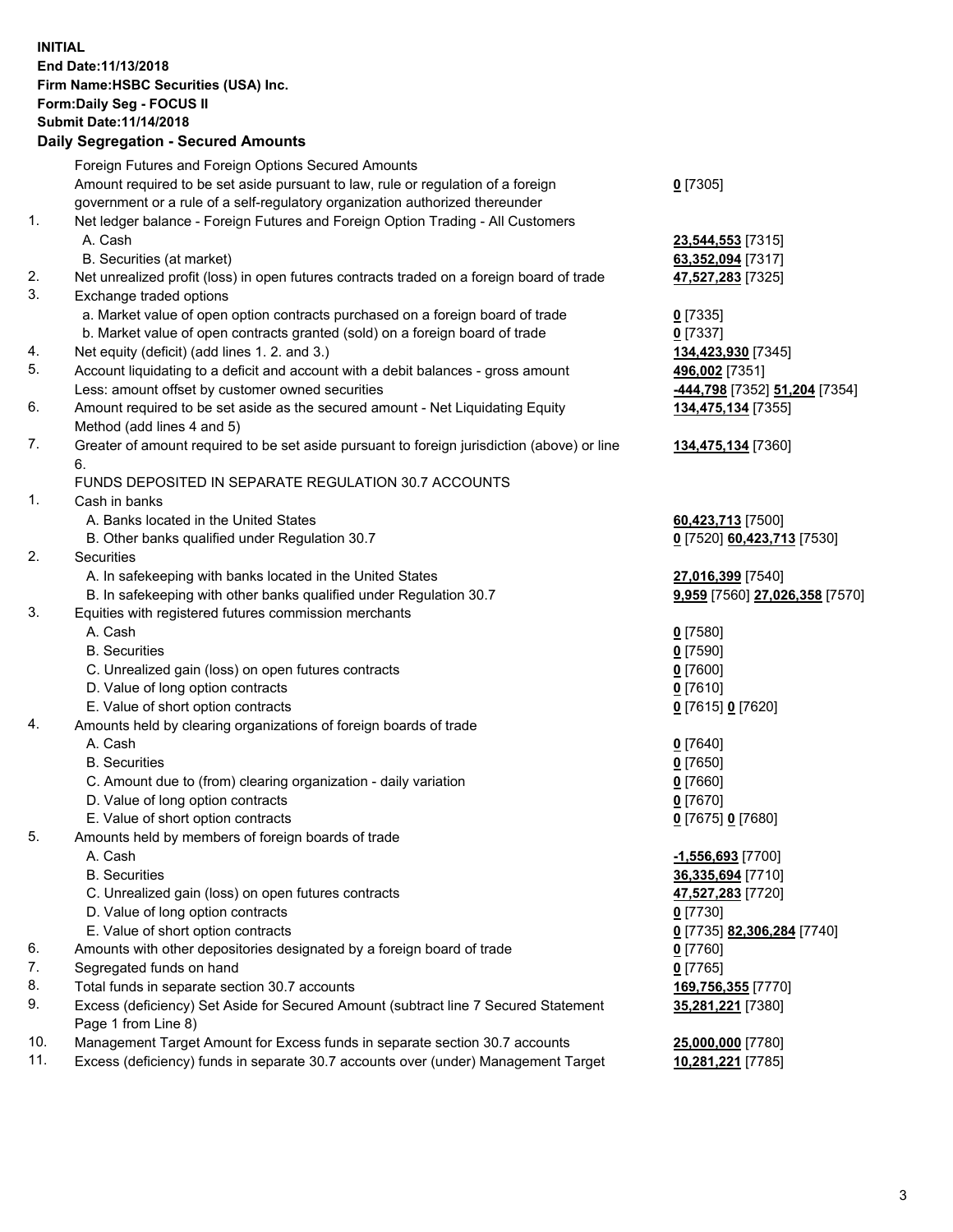**INITIAL End Date:11/13/2018 Firm Name:HSBC Securities (USA) Inc. Form:Daily Seg - FOCUS II Submit Date:11/14/2018 Daily Segregation - Segregation Statement** SEGREGATION REQUIREMENTS(Section 4d(2) of the CEAct) 1. Net ledger balance A. Cash **421,217,573** [7010] B. Securities (at market) **1,939,617,540** [7020] 2. Net unrealized profit (loss) in open futures contracts traded on a contract market **-26,002,542** [7030] 3. Exchange traded options A. Add market value of open option contracts purchased on a contract market **387,851,175** [7032] B. Deduct market value of open option contracts granted (sold) on a contract market **-305,636,819** [7033] 4. Net equity (deficit) (add lines 1, 2 and 3) **2,417,046,927** [7040] 5. Accounts liquidating to a deficit and accounts with debit balances - gross amount **145,918,413** [7045] Less: amount offset by customer securities **-145,881,918** [7047] **36,495** [7050] 6. Amount required to be segregated (add lines 4 and 5) **2,417,083,422** [7060] FUNDS IN SEGREGATED ACCOUNTS 7. Deposited in segregated funds bank accounts A. Cash **144,041,522** [7070] B. Securities representing investments of customers' funds (at market) **0** [7080] C. Securities held for particular customers or option customers in lieu of cash (at market) **616,802,049** [7090] 8. Margins on deposit with derivatives clearing organizations of contract markets A. Cash **16,196,314** [7100] B. Securities representing investments of customers' funds (at market) **378,093,069** [7110] C. Securities held for particular customers or option customers in lieu of cash (at market) **1,321,211,011** [7120] 9. Net settlement from (to) derivatives clearing organizations of contract markets **-30,196,024** [7130] 10. Exchange traded options A. Value of open long option contracts **387,851,175** [7132] B. Value of open short option contracts **-305,636,819** [7133] 11. Net equities with other FCMs A. Net liquidating equity **14,442,521** [7140] B. Securities representing investments of customers' funds (at market) **0** [7160] C. Securities held for particular customers or option customers in lieu of cash (at market) **0** [7170] 12. Segregated funds on hand **1,604,480** [7150] 13. Total amount in segregation (add lines 7 through 12) **2,544,409,298** [7180] 14. Excess (deficiency) funds in segregation (subtract line 6 from line 13) **127,325,876** [7190] 15. Management Target Amount for Excess funds in segregation **109,000,000** [7194] 16. Excess (deficiency) funds in segregation over (under) Management Target Amount **18,325,876** [7198]

Excess